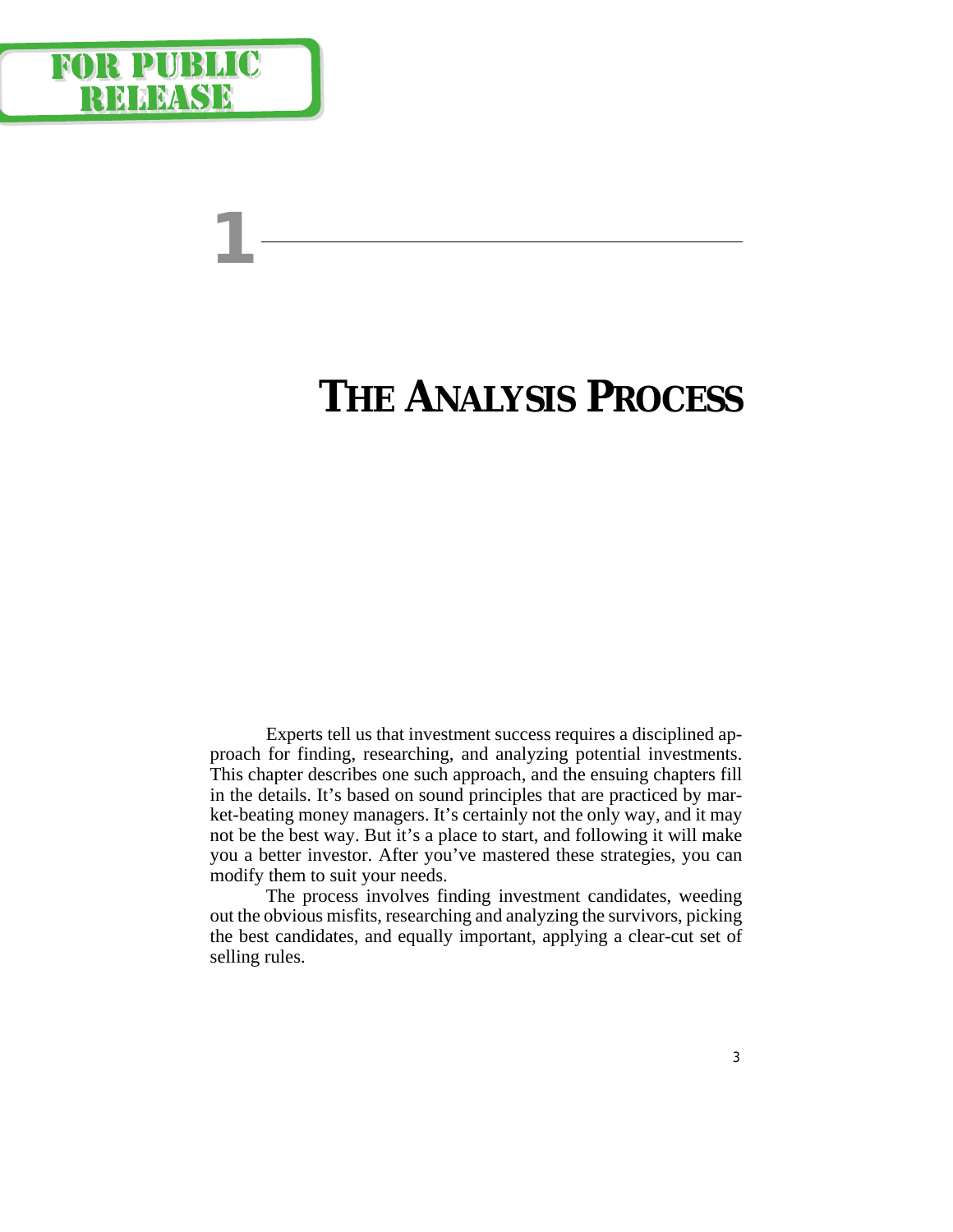# **Finding Candidates**

Finding stocks to analyze can be as easy as going to your hair salon, talking to your neighbors, picking up a magazine, surfing the Internet, or turning on the TV. You'll find no shortage of tips, and you'll welcome them once you've gained confidence in your analysis skills, because you'll be able to weed out the bad ideas quickly.

As your experience grows, you'll get a feel for what discriminates strong candidates, and you'll find yourself increasingly taking advantage of screening to uncover investment ideas. *Screening* is a technique for scanning the entire market for stocks meeting your criteria. It's a powerful tool, but to use it effectively, you have to first understand how to identify the best candidates. That will come with time, and in the meantime, I've provided a few sample screens in Chapter 3 to get you started.

Treat all names you get, whether from your own screens, friends, TV gurus, or even Warren Buffett, as tips to analyze using the techniques you are about to learn.

# **Analyzing Stocks**

#### *Remember COSC: Concentrate On the Strongest Candidates*

Our analysis techniques follow a survival-of-the-fittest approach, where you're constantly weeding out the weakest contenders. These techniques work best if you start with a large group of candidates, say 10 to 20, instead of just a few. Researching stocks takes time and effort, so eliminate weak contenders as soon as you discover them. That way you can concentrate your research on the strongest candidates. Be ruthless. There is no point in wasting time researching stupid ideas.

# **Quick Prequalify**

Use the quick prequalify test to identify the obvious misfits. These may be stocks that would be bad news for any investor. Perhaps they're firms with businesses based more on hype than reality with little or no sales or earnings. Or they could be stocks that simply don't fit your investing style, e.g., maybe they're value stocks, and you're a growth investor.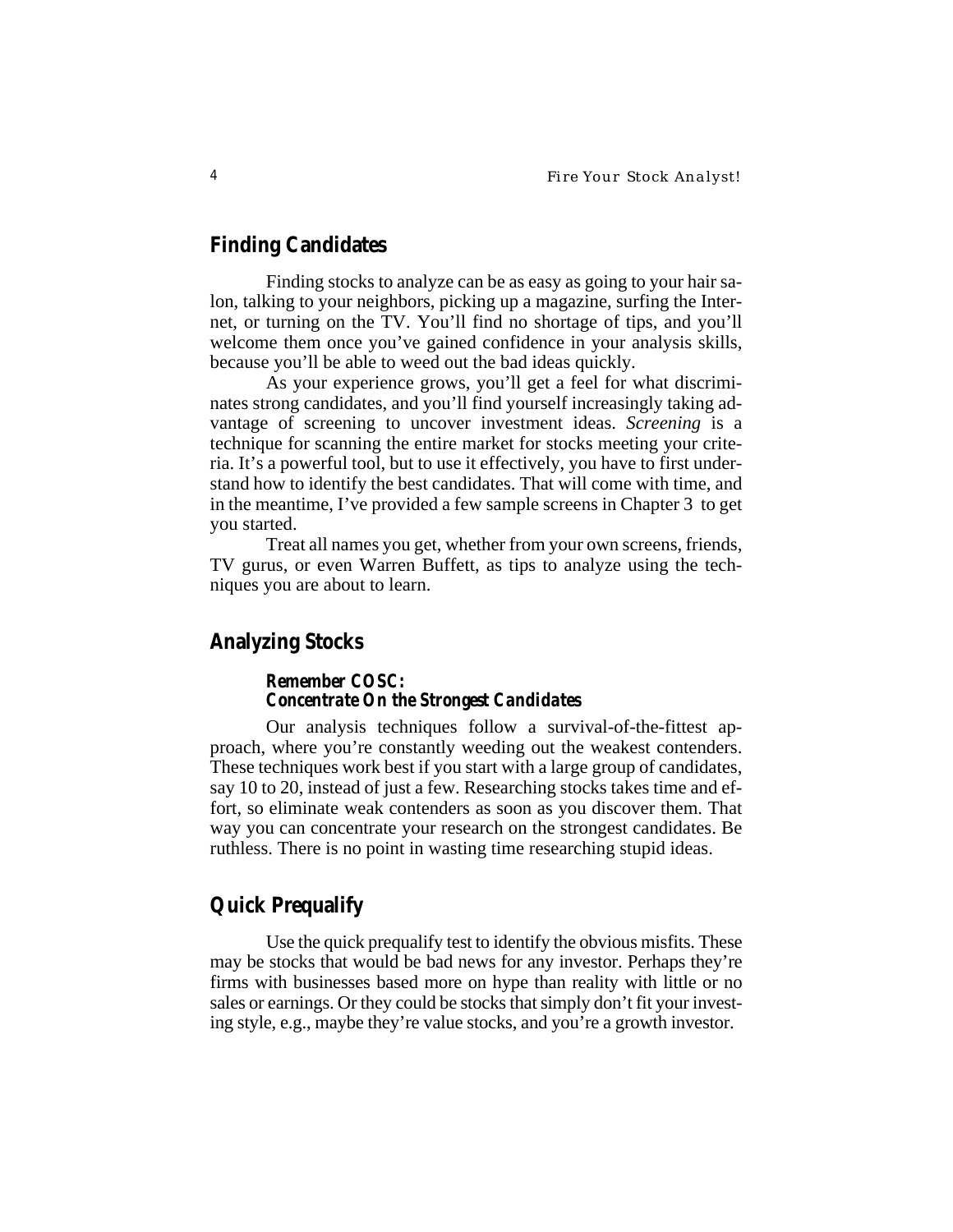Use the quick prequalify test to check:

- **Company and industry overview.** Find out something about the company's business and its industry. It may be in a business or market sector that you favor or that you want to avoid. For instance, the home building industry usually prospers when interest rates drop and suffers in a rising interest rate environment. So your take on the future direction of interest rates would influence how you view homebuilders.
- **Market capitalization.** Market capitalization defines a company's total value (share price multiplied by number of shares). The biggest firms are designated large-caps, and progressively smaller firms are termed mid-caps, small-caps, and micro-caps.

There is no good or bad market capitalization, but each size has its own pluses and minuses in terms of potential risks and rewards. Generally, larger companies are considered safer, and smaller firms offer more growth potential. However, even these generalities vary with current market conditions.

You may decide that a particular company size range best suits your needs or, conversely, that you're open to all possibilities. Whatever you conclude, eliminate candidates in this step that don't fit your requirements.

■ **Valuation ratios.** Valuation ratios such as price to earnings (P/E) or price to sales (P/S) define how market participants view your candidate's earnings growth prospects. High valuations reflect in-favor stocks, that is, those seen having strong growth prospects, and thus appeal to growth investors. Conversely, value players look for stocks with low valuation ratios, indicating that most market players (growth investors) view them as losers.

Any given candidate will fit into either the growth or value categories, but not both. The valuation ratios give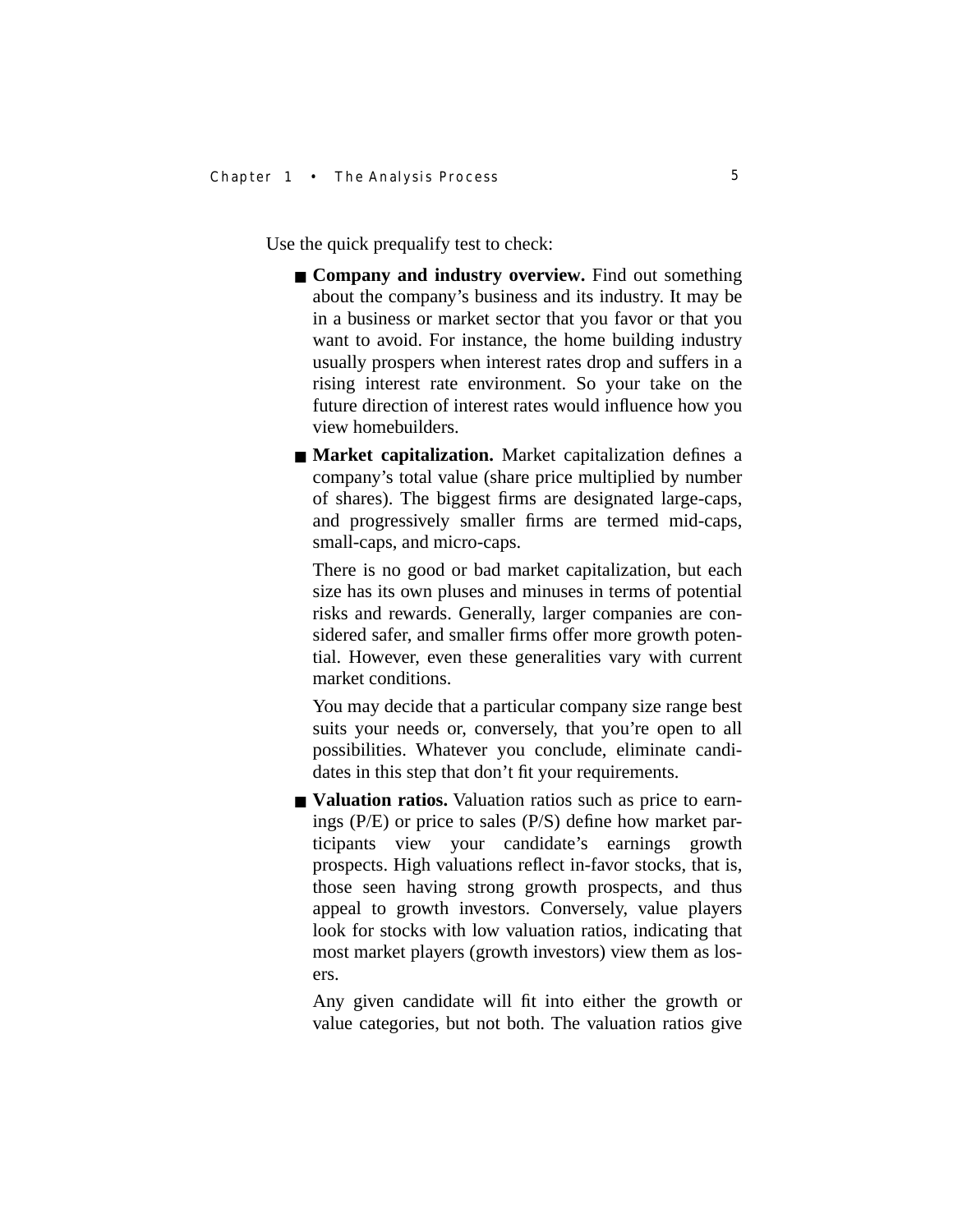you a quick read as to whether you have a value or growth candidate on your hands.

- **Trading volume.** Trading volume is the average number of shares traded daily. Low trading volume stocks spell trouble because they're subject to price manipulation and mutual funds can't buy them. Here's where you'll toss these bad ideas.
- **Float.** Corporate insiders such as key executives and board members are restricted as to when and how often they can buy and sell their company's shares. So insiderowned shares are not considered available for trading. The float is the number of outstanding shares not owned by insiders, and thus available for daily trading.

Acceptable float values depend on your investing style. Large firms typically have floats running from a few hundred million shares into the billions. However some investors seek out firms with much smaller floats, typically below 25 million shares. Since the float represents the supply of shares available for trading, these small floats mean that the share price could take off like a rocket if the company hits the news and the demand for shares overwhelms the available supply.

■ **Cash flow.** Where reported earnings reflect myriad accounting decisions, cash flow is the amount of cash that actually flowed into, or out of, a company's bank accounts as a result of its operations. Consequently, cash flow is the best measure of profits.

Except for the fastest growers, viable growth candidates should be reporting positive cash flow. Here's where growth investors should eliminate cash burners from consideration. On the other hand, viable value candidates may very well be reporting negative cash flow resulting from the problems that caused their fall from grace.

■ **Historical sales and earnings growth.** Whether you're seeking out-of-favor value prospects or hot growth candi-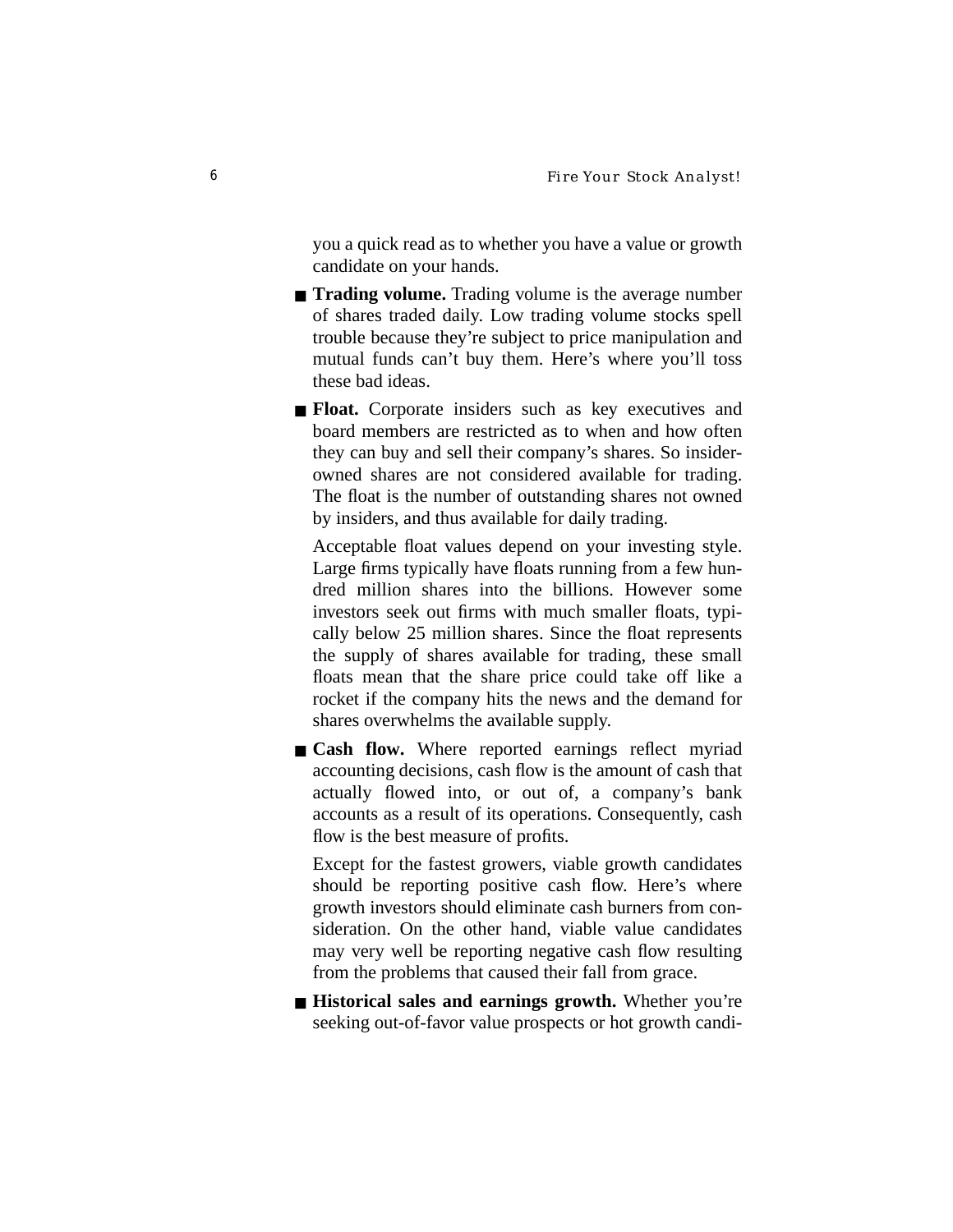dates, your best prospects are firms with a long history of solid long-term sales and earnings growth. In this step, you'll dispose of stocks that don't meet this basic requirement.

■ **Check the buzz.** There's no point wasting time researching a stock if the company's main product has just been rendered obsolete by the competition. At this point, get up to speed on the buzz surrounding your candidate. Negative buzz is bad news for growth stocks, and you should disqualify such growth candidates. It's a different story for value prospects, however. The negative buzz is part and parcel of the market's disenchantment with the stock, and is contributing to making it a value candidate.

You will eliminate many of your bad ideas during the quick prequalify check, most in less than five minutes once you get the hang of it. Take your survivors on to the detailed analysis.

# **Detailed Analysis**

The COSC (concentrate on the strongest candidates) analysis process is described in Chapter 16 and Chapter 17. Although describing two very different selection strategies, both employ the same analysis tools detailed in Part 2.

The COSC process consists of 11 steps, each using a corresponding analysis tool. For instance, Step 7 involves analyzing a candidate's financial health, and employs Tool #7, Financial Strength Analysis. The analysis tool chapters describe step-by-step procedures for performing each analysis, while "COSC Growth" and "COSC Value" describe how to apply the results to each investing style.

Obviously, you'll need to be familiar with the appropriate analysis tool to perform the corresponding analysis step.

Eliminate a candidate when it fails any step. For example, don't carry a candidate to Step 2 if it failed Step 1.

#### *Step 1: Analyzing Analysts' Data*

Market analysts are employed by brokerages and other firms to evaluate and rate publicly traded corporations. Start your detailed anal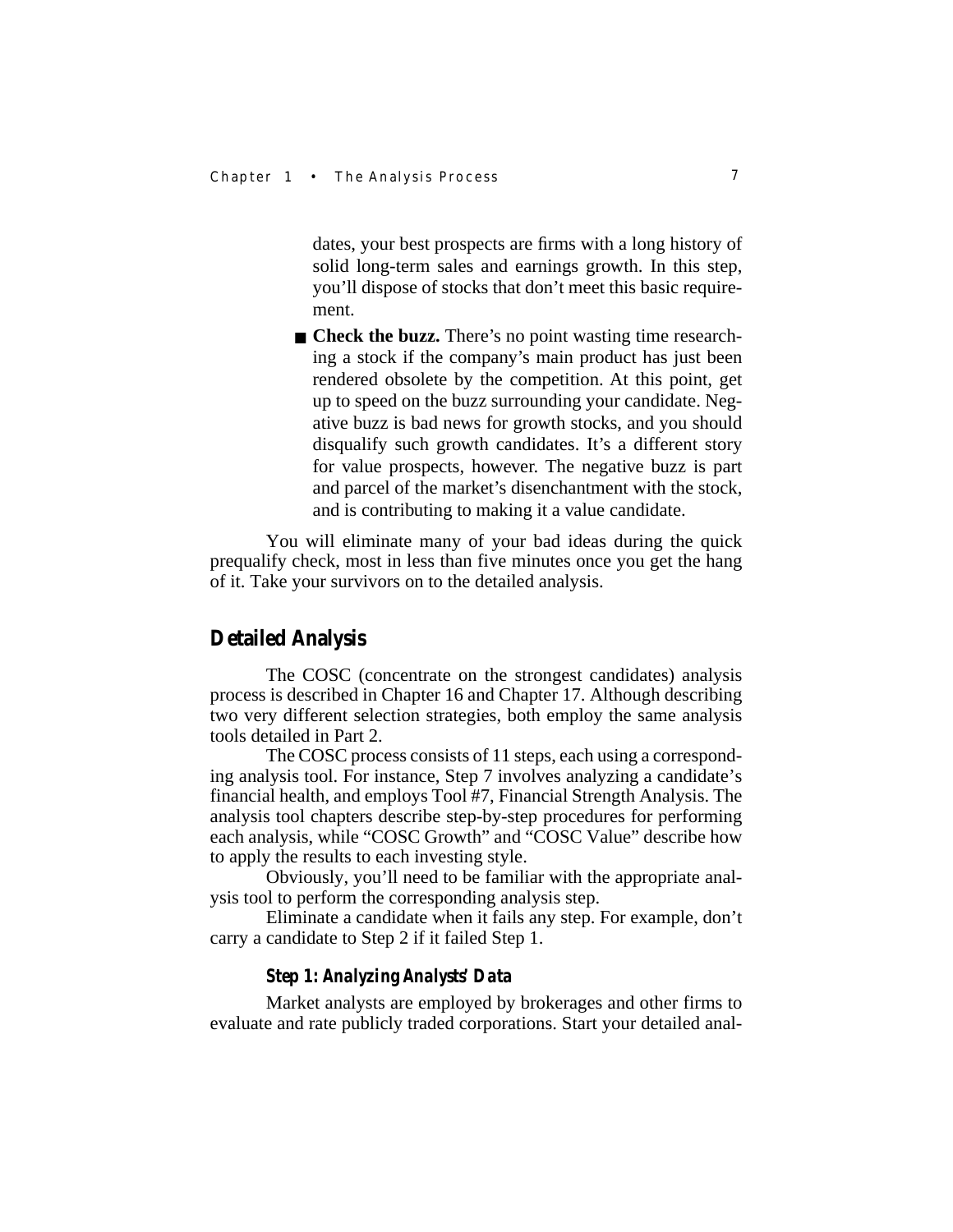ysis by reviewing market analysts' buy/sell recommendations and earnings and revenue forecasts to determine the level of market enthusiasm for your candidate. The best value candidates are the ones that analysts don't like. Conversely, growth investors need to see some, but not too much, enthusiasm for their candidates. The Sentiment Index, described in Chapter 4, is a useful gauge of analysts' enthusiasm.

Analysts' earnings growth forecasts are another measure of a stock's suitability as a growth or value candidate. Strong forecast earnings growth disqualifies value candidates but identifies strong growth prospects.

#### *Step 2: Valuation*

Would you buy a stock if you knew that the company would have to grow its earnings 75 percent every year merely to justify its current stock price? In this section, you'll determine the earnings growth implied by your candidate's current stock price. This will help you gauge whether there's sufficient upside stock price potential to justify further research.

#### *Step 3: Establishing Target Prices*

Many value investors use target prices to establish buy and sell points for otherwise-qualified stocks. For instance, a stock may be an attractive candidate, but its current stock price is too high to provide the needed margin of safety. So the value investor will wait for the stock to come down to the preestablished target price before buying. It isn't bought if it doesn't reach the buy target. Once purchased, the stock is sold when it reaches its predetermined sell target price.

Although setting buy and sell targets is a linchpin of the value strategy, growth investors would benefit by following the same procedure. Doing that would have helped investors avoid many of the disasters that marked 2000 and 2001. Tool #3, "Setting Target Prices," makes it easy.

#### *Step 4: Industry Analysis*

Companies are more likely to achieve success and make money for their shareholders if they're selling into fast-growing market sectors than if they're mired in a slow growth or stagnant industry. You'll analyze your candidate's industry growth prospects and other factors that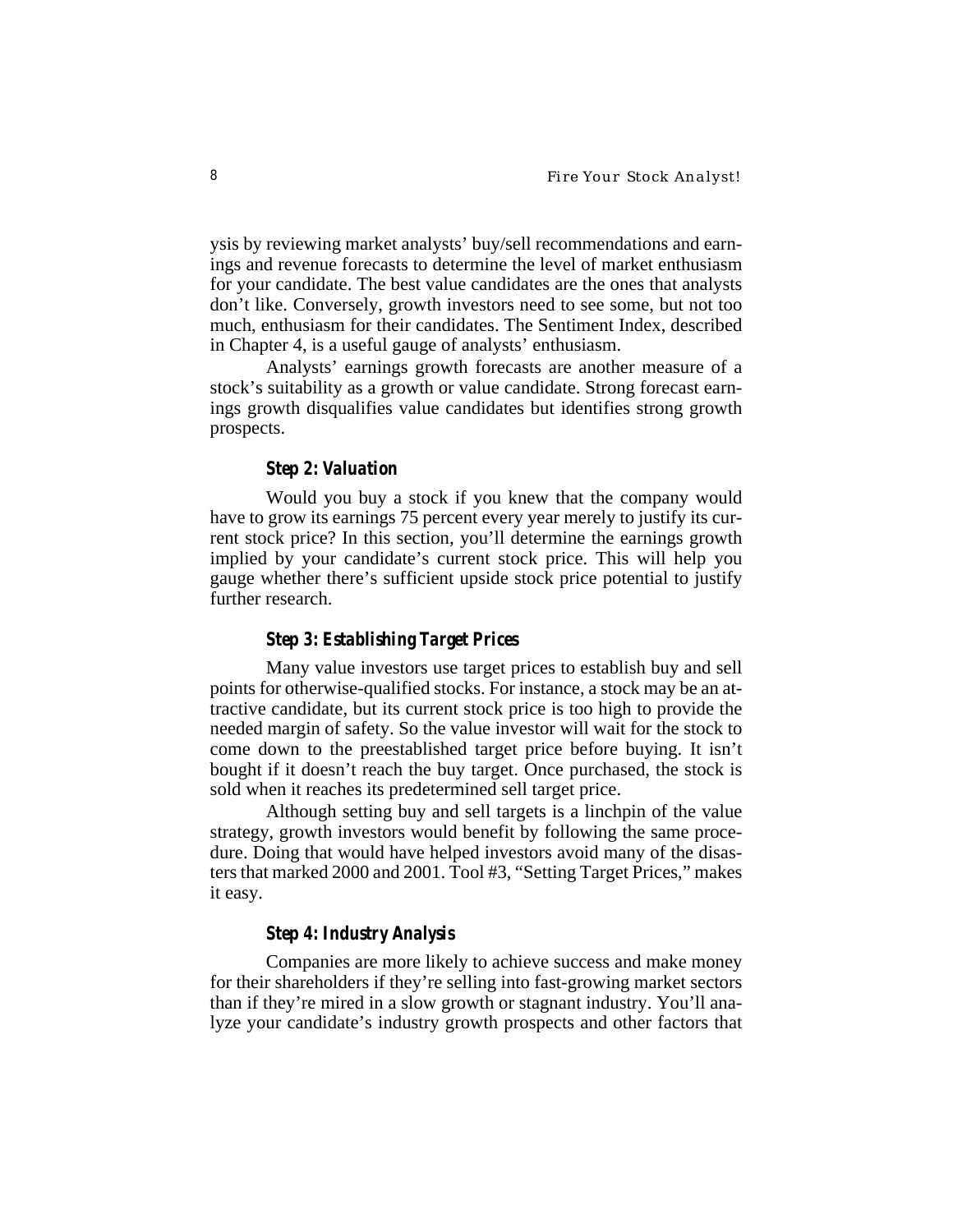affect industry player's success prospects in this step. Pinpointing attractive industries is all for naught if you pick the wrong companies. Thus, your analysis will also include identifying the strongest players in each industry.

#### *Step 5: Business Plan Analysis*

Microsoft is one of the world's more profitable companies, while Gateway Computer struggles. The difference is in the business models. In this step, you'll determine if your candidate is more like a Microsoft or a Gateway.

## *Step 6: Assess Management Quality*

Many money managers consider gauging management quality an important part of the analysis process. You don't have time to visit candidate's plants and schmooze with key executives, and you don't have to. You can evaluate management quality from the comfort of your own home by reviewing the résumés of key executives and directors, measuring the firm's accounting quality, and completing other easily accomplished checks.

#### *Step 7: Financial Strength Analysis*

You lose big if one of your holdings files bankruptcy. But a firm doesn't have to go bankrupt to ruin your day. Just the rumors that it might are enough to sink its stock price. Market analysts typically don't bother to check a firm's financial strength before recommending a stock. That's why so many advised buying Enron, Kmart, Global Crossing, and other recent bankruptcies just months before they failed.

You don't have to be a victim. You can measure any public corporation's financial health using the strategies described in this section.

#### *Step 8: Profitability & Growth Analysis*

In the end, stock prices follow earnings. In this step you'll analyze sales and profitability trends to determine whether your candidate's earnings are more likely heading up or heading down. You'll also find out if your candidate is really profitable, or just gives the appearance of making money.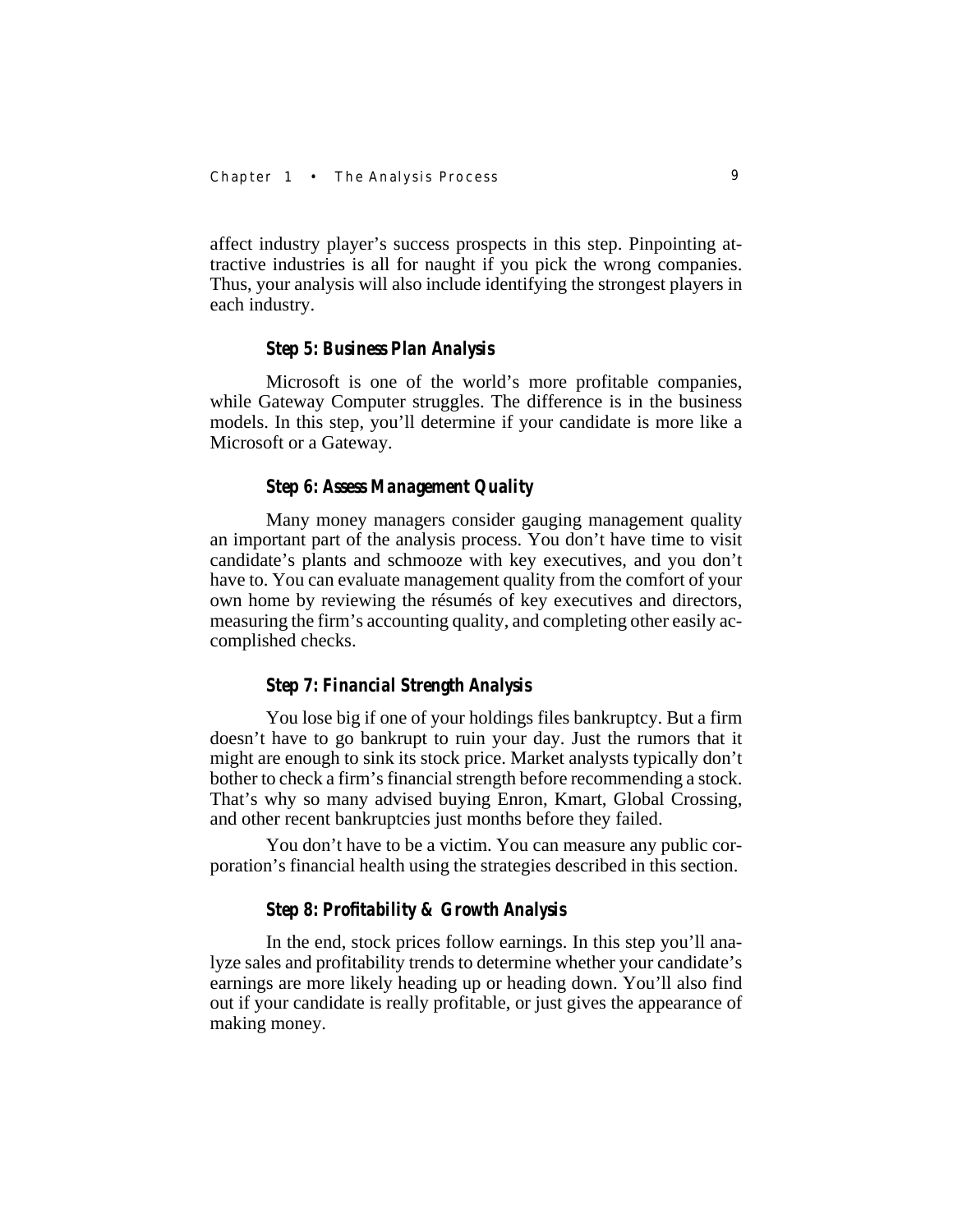#### *Step 9: Detecting Red Flags*

It's a disaster when you learn that your stock just dropped 40 percent because it reported disappointing earnings, or management cut future growth forecasts. These disasters usually don't come without warning. In this step, you'll check for red flags signaling future disappointments before they sink the stock price.

#### *Step 10: Ownership Considerations*

Despite the advantages of the Internet, mutual funds and other institutional investors have access to better information about stocks than individual investors. Therefore, analyzing institutional ownership data can help you decide whether you're on the right track.

Insiders are directors, key officers, and large investors. Naturally, you'd like to see that key officers own their company's stock, but too much insider ownership signals danger.

This is where you'll sort out institutional and insider ownership data to determine if it's favorable or unfavorable.

#### *Step 11: Price Charts*

Believe it or not, occasionally knowledgeable insiders withhold important information that would affect your investment decision until they've had a chance to act by dumping or loading up on the stock. In these instances, the stock's price action is your only clue that something is going on.

That's why it's important to check a stock's price chart before buying. In this step, you'll ascertain whether the stock chart is signaling that it's okay to buy.

#### *Analysis Scorecards*

You'll find separate scorecards in Appendix B for the growth and value analysis strategies. Make copies and fill out the appropriate scorecard when you analyze a stock. You'll be amazed how just filling out the scorecard will improve your analysis.

## **When to Sell**

For me, selling a stock is often more difficult than buying it. If